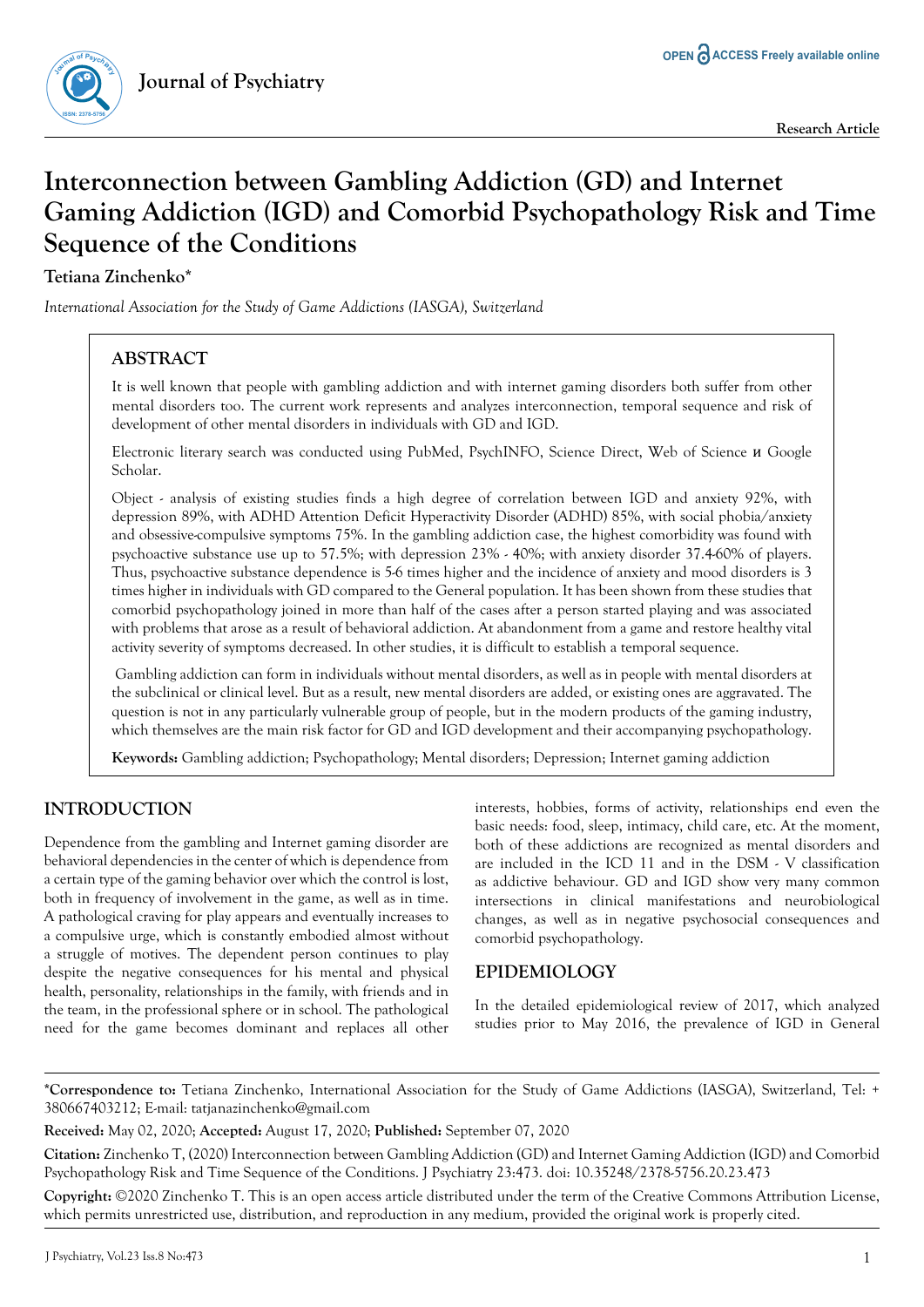samples varied from 0.7% to 27.5%. In the vast majority of studies, it was higher among young people under 35 years of age [1]. In European samples from 1.2 to 5.0% [2-6] Analogical prevalence rates in the Middle East. [7,8]. In the US, 0.3-1% [9]. In Asia, from 3.5 to 27.5%. [10,11].

Prevalence of clinical dependencies pathological and problematic gambling according to various studies for the period from 2000 to 2016, it varies from 0.7 to 6.5% among adults and almost 2 times more from 0.2 to 12.5% among adolescents. [12,13] This is despite the fact that gambling by teenagers is an illegal activity. The number of players experiencing serious subclinical problems is 2-3 times more. It is also well known that most problem gamblers never seek professional treatment and no more than 5-10% of applicants. Moreover, studies of prevalence were conducted only in individual countries, they were not global in nature and without constant accounting for changes (they were of a one-time nature). [14,15] Therefore, these figures only very roughly reflect the real picture.

The overall picture of prevalence studies suggests that this issue is poorly understood. And these indicators not even approximately reflect the real picture today.

There is a very wide range of data, which indicates that the criteria for selecting and analyzing data are not standardized. Studies were conducted among different age groups, and in a small number of countries. National studies are generally very rare. The article summarizes data from studies of 5-10 years ago with indicators of recent years. That at this pace of development of the game market is generally unacceptable.

Over the past 20 years, the gaming industry has increased its revenue by more than 100 times: from annual revenue of less than

# **Zinchenko T. OPEN ACCESS Freely available online**

\$ 200 million at the end of the 90's to \$100 million already in 2017. The number of gamers is also increasing enormously. Active players are ⅓ of the world's population, 2.3 billion people as for 2017 and 2.73 billion with a forecast for 2021 [16]. And these are mostly children, teenagers, and young people under 35. Now I am presenting data from marketing research of gaming companies. They do not spare money for these studies and clearly define their target audience.

Based on this data, it is not difficult to conclude that the number of active gamers, from which people with IGD appear, increases by hundreds of millions of people a year, not to mention a 5-and 10-year period. This is a completely different reality: what could be observed in 2010 and in 2020.

Some studies have shown that the degree of harm (damage) associated with gambling is similar in scale to major depressive disorder, as well as alcohol abuse and alcohol addiction [17,18] 2.5 times more than for diabetes, and 3.0 times more than for drug use disorders [19].

In General, gambling and gaming addictions lead to various and sometimes very serious negative consequences for mental and physical health, personality, relationships in the family, with friends, work colleagues, for professional activities and education. Up to complete social maladjustment, suicide, and spiritual and moral degradation of the individual. [Table 1]

Neurobiological studies have found that changes in Executive functions, impulsive choice with the inability to postpone pleasure, impaired decision - making with increased risk, and even deliberately losing options, cognitive rigidity with compulsive repetition of self-destructive, inappropriate, template behavior without taking into account feedback, are associated with aberrant

**Table 1:** Negative psychosocial consequences and psychopathological comorbidity in GD and IGD.

| Negative<br>consequences in<br>spheres |                                                                                                                                                   | Gambling disorder                                                                                                                                                                                                                                                                                       |                                                                                          | Internet gaming disorder                                                                   |  |
|----------------------------------------|---------------------------------------------------------------------------------------------------------------------------------------------------|---------------------------------------------------------------------------------------------------------------------------------------------------------------------------------------------------------------------------------------------------------------------------------------------------------|------------------------------------------------------------------------------------------|--------------------------------------------------------------------------------------------|--|
|                                        |                                                                                                                                                   |                                                                                                                                                                                                                                                                                                         | <b>Finance</b> - spending on games, in-game purchases, and your<br>own funds or parents. |                                                                                            |  |
| Social negative<br>consequences        | <b>Finance</b> - debts that are paid off not only by the player's personal<br>funds, but also by the family's money and property, business funds, |                                                                                                                                                                                                                                                                                                         |                                                                                          | Fines, losses due to loss of interest in the work and<br>carelessness.                     |  |
|                                        | firms, and enterprises (embezzlement)                                                                                                             |                                                                                                                                                                                                                                                                                                         | In relationships                                                                         |                                                                                            |  |
|                                        | In relationships:                                                                                                                                 |                                                                                                                                                                                                                                                                                                         |                                                                                          | Abandonment of previous hobbies or external<br>activities, which leads to social isolation |  |
|                                        |                                                                                                                                                   | Lies; conflicts; distrust, manipulation of family<br>members-80%, divorce 35%<br>Lies and manipulation in relation to friends, colleagues and<br>partners at work.<br>As a result, the relationship ends or becomes superficial,<br>consumer-oriented<br>The social circle is replaced by the game one. | $\checkmark$                                                                             | Family conflicts and in the collective - lies,                                             |  |
|                                        |                                                                                                                                                   |                                                                                                                                                                                                                                                                                                         | $\checkmark$                                                                             | manipulations.<br>The social circle getting smaller and replaces by the                    |  |
|                                        |                                                                                                                                                   |                                                                                                                                                                                                                                                                                                         | game one.<br>Education and profession:                                                   |                                                                                            |  |
|                                        |                                                                                                                                                   |                                                                                                                                                                                                                                                                                                         |                                                                                          | Loss of the job because of that the employee comes                                         |  |
|                                        | Education and profession:                                                                                                                         |                                                                                                                                                                                                                                                                                                         |                                                                                          | sleepy, tired and the productivity getting low, many<br>mistakes were done.                |  |
|                                        |                                                                                                                                                   | loss of the job;<br>Reduced academic performance, exclusion from school.                                                                                                                                                                                                                                | $\checkmark$                                                                             | Loss in the job interest and satisfaction of what he<br>does.                              |  |
|                                        |                                                                                                                                                   |                                                                                                                                                                                                                                                                                                         | $\checkmark$                                                                             | Bad performance up to exclusion from educational<br>institution.                           |  |
| Legal                                  | $\checkmark$                                                                                                                                      | 92% stolen money and things from the house up to the<br>complete removal of things;<br>22,7% committed these actions outside the house;<br>13,3% committed embezzlement of trusted money;<br>6% committed robberies.                                                                                    |                                                                                          | No reliable data available                                                                 |  |
|                                        |                                                                                                                                                   |                                                                                                                                                                                                                                                                                                         |                                                                                          |                                                                                            |  |
|                                        |                                                                                                                                                   |                                                                                                                                                                                                                                                                                                         |                                                                                          |                                                                                            |  |
|                                        |                                                                                                                                                   |                                                                                                                                                                                                                                                                                                         |                                                                                          |                                                                                            |  |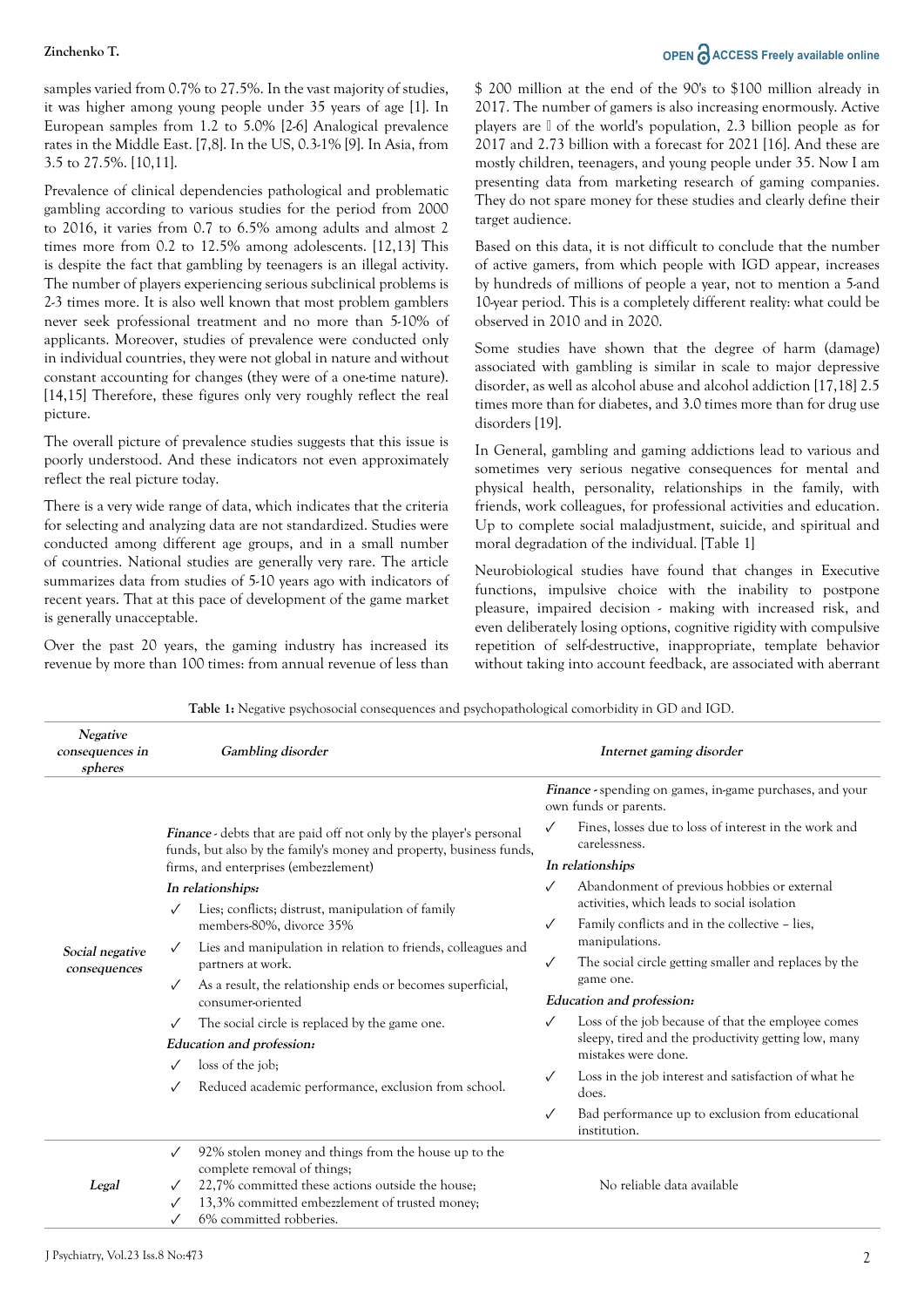|                           | Damage to health is associated with an extremely unfavorable and<br>destructive way of life:      |                                                                                                                                                                                                                                                                                                                                                                                                                                                                                                                                                                                                                                        |                                                                                                                                                                                                                                                                                                                                                                                                                                                                                                                                                                                                   |  |  |
|---------------------------|---------------------------------------------------------------------------------------------------|----------------------------------------------------------------------------------------------------------------------------------------------------------------------------------------------------------------------------------------------------------------------------------------------------------------------------------------------------------------------------------------------------------------------------------------------------------------------------------------------------------------------------------------------------------------------------------------------------------------------------------------|---------------------------------------------------------------------------------------------------------------------------------------------------------------------------------------------------------------------------------------------------------------------------------------------------------------------------------------------------------------------------------------------------------------------------------------------------------------------------------------------------------------------------------------------------------------------------------------------------|--|--|
| Damage to health          | $\checkmark$<br>$\checkmark$<br>✓<br>$\checkmark$<br>$\checkmark$<br>$\checkmark$<br>$\checkmark$ | Consequences of the chronical stress, stress in which the<br>gamer lives<br>accompanying the game use of alcohol, drugs and smoking<br>Disorder of the normal diet and quality of food, sleep and<br>wakefulness<br>neglect of health, lack of prevention and timely treatment of<br>diseases<br>on the average, life expectancy of gamblers is 20 years less<br>than in the general population<br>neglect of health, lack of prevention and timely treatment of<br>diseases<br>on average, the life expectancy of gamblers is 20 years less<br>than in the general population.                                                        | Associated with emotional stress and sedentary lifestyle:<br>Deep vein thrombosis<br>✓<br>$\checkmark$<br>Visual impairment<br>Hemorrhoids<br>$\checkmark$<br>Osteochondrosis spinal protrusion and herniated<br>✓<br>vertebral discs,<br>Diseases of the gastrointestinal tract due to eating<br>$\checkmark$<br>disorders.                                                                                                                                                                                                                                                                      |  |  |
| mental health<br>problems | $\checkmark$<br>$\checkmark$<br>✓<br>✓<br>$\checkmark$                                            | Dependence on the use of psychoactive substances (alcohol,<br>drugs) 57.5-72%,<br>mood disorders (depression and bipolar disorder) 37.9-60%,<br>anxiety disorders 37.4 - 63%<br>personality disorders 25-93%<br>Sleep disruption.                                                                                                                                                                                                                                                                                                                                                                                                      | sleep disruption<br>$\checkmark$<br>obesity due to physical inactivity<br>$\checkmark$<br>irritability<br>✓<br>irritability, aggression<br>✓<br>empathy reduction<br>$\checkmark$<br>depression disorder<br>✓<br>$\checkmark$<br>anxiety disorders, including panic attacks and social<br>phobias<br>neurasthenia<br>$\checkmark$<br>substance-use behaviors<br>✓<br>obsessive-compulsive disorder<br>$\checkmark$<br>attention deficit hyperactivity disorder (ADHD)<br>$\checkmark$<br>Personality disorders most of the all narcissistic,<br>$\checkmark$<br>schizoid or unstable type.        |  |  |
| Suicidal<br>risk          | $\checkmark$<br>✓<br>✓<br>$\checkmark$<br>$\checkmark$                                            | Suicidal risk is very high in people with PG and is observed<br>in 50%,<br>up to 80% report suicidal<br>thoughts, and<br>48-49.2% have persistent suicidal ideas of an obsessive nature,<br>12-35.8% commits suicide attempts. - The average age of<br>death was 51 years, and the average age of suicide was 32.5<br>years.37-39<br>The main causes of death are self-murder (31%), overtaxing of<br>cancer (16%) and diseases of the circulatory system (12%).<br>The death rate as a result of suicide was 15.1 times higher for<br>men aged 20-74 than for the General population, and 19.3<br>times higher in the 20-49 category. | - suicidal behaviours (suicidal ideation and suicide attempts)<br>- The risky and the pathological internet users showed<br>significant higher rates of depression, deliberate self-<br>harm and suicidal behaviour compared to students with<br>regular internet use. Remarkably, there were no significant<br>differences of levels of depression and suicidal behaviour<br>between risky and pathological users. These results suggest<br>that not only pathologic internet use but also risky internet<br>use is associated with symptoms of depression, self-harm and<br>suicidal behaviour. |  |  |

learning of the reward system. Decreased activation is found in brain structures associated with the mesocorticolimbic reward system: that is, hypo reactivity when losing and ambiguous reaction to winnings (then hypo-, then hyper reactivity), but definitely hyper reactivity in response to stimuli associated with the game. Thus, participation in the game becomes the only significant reward [20].

### **CONCLUSIONS**

Analysis of the results of research on psychiatric comorbidity in GD and IGD and the materials of our own clinical practice allow us to determine the clinical prerequisites for the development of comorbid psychopathology. They are:

Altered States of the consciousness (so-called flow-state, flow experience, or dark flow) during the game;

Increase of compulsive attraction to gaming, despite losses and

J Psychiatry, Vol.23 Iss.8 No:473

negative consequences, that is, an increase in the dependence itself;

Emotional stress and chronic distress during and after the game, leading to exhaustion of the nervous system, reduced cognitive productivity, and dysregulation of the emotional and motivational sphere;

Increasing negative psychosocial consequences in all spheres of human life.

Cross-sectional studies establish that there is a link between IGD, GD and comorbid mental disorder, and can only indirectly suggest the sequence of development of psychopathology, and longitudinal studies help determine the time sequence. The results of longitudinal studies demonstrate the following posttreatment. There is either a bidirectional relationship between GD, IGD and comorbid psychopathology by the type of mutual influence (strengthening or weakening of symptoms depending